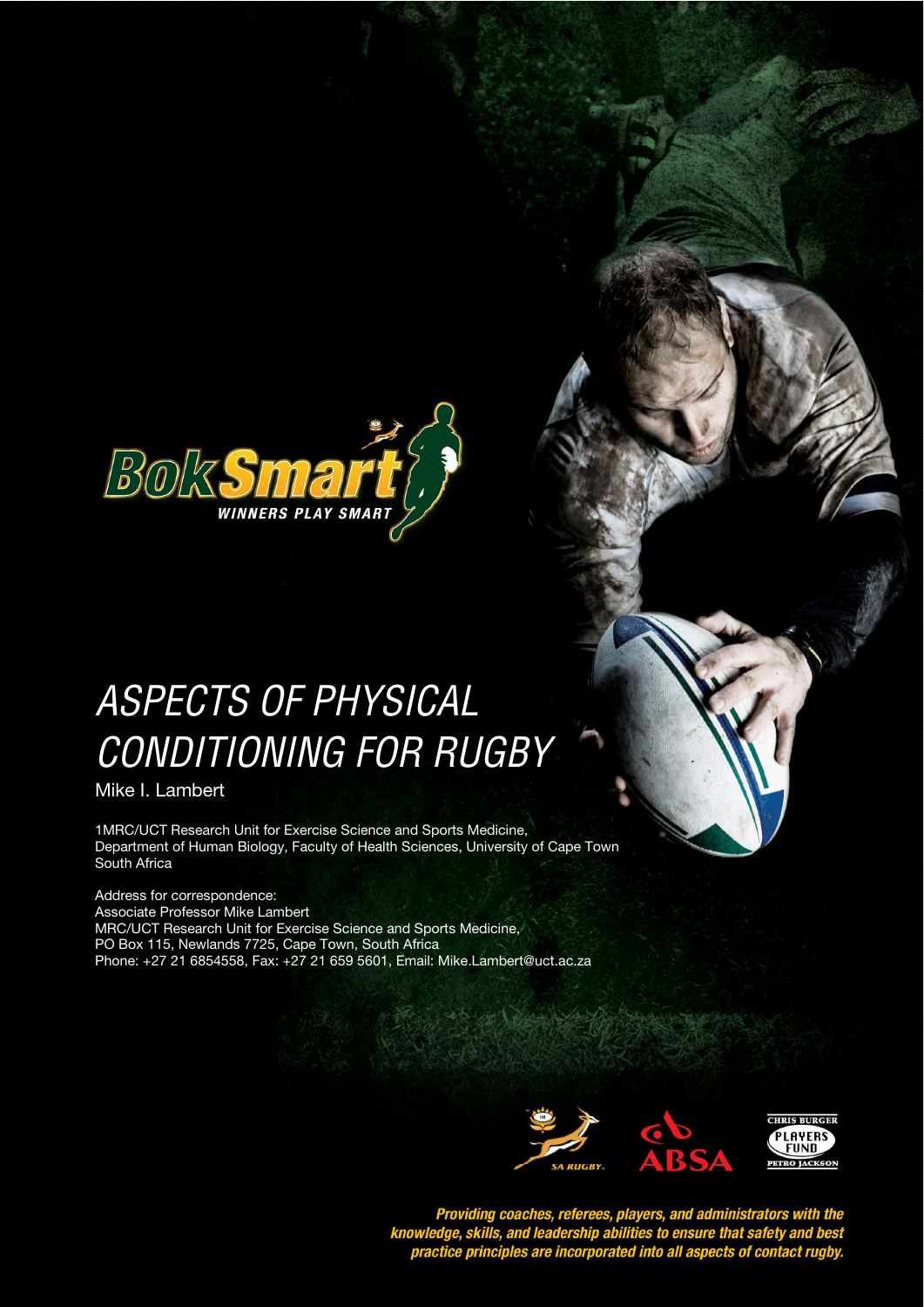#### *INTRODUCTION*

To prepare physically for rugby there are basic training principles that need to be understood and adhered to. Perhaps the most fundamental aspect of training for rugby is the "principle of specificity" which states that training adaptations arising from training are specific to the type of training stimulus. It follows that the type of training must be structured and planned in accordance with the requirements of the game and demands of the playing position. In some sports this is rather easy, as all the competitors in the team are faced with similar demands. In rugby, this is not so. Consider that the primary task of the forwards is to wrestle and compete physically for the ball, while the backline players are required to be able to run fast with the ball while avoiding being tackled. Forwards spend 12 to 13% of the total match time performing high-intensity work, in contrast to the 4.5% of the match time of the backline players (9). The "game-within-a-game" in rugby requires that players have different physical characteristics so that they can do their job and fulfill the requirements of the team to the best of their ability. Therefore to apply the "principle of specificity" in rugby it is important that the physical demands of the game are understood, so that training can be prepared specifically to induce changes and adaptations in accordance with the requirements of the different playing positions. However, rugby is a game in which the laws are evaluated and changed regularly in an attempt to make the game safer, while also making it faster and more attractive for spectators. This confounds the understanding of the demands of the different playing positions and therefore the way that players need to prepare for matches, because the demands on the players change as the laws change. This was particularly noticeable coinciding with the onset of professionalism in rugby in 1995. It was also noticeable following the introduction of the Experimental Law Variations (ELV) in the Super 14 in 2008. The changing nature of the game will be discussed in more detail in the next section. This will be followed by a section on the physical demands on the players, illustrating how these demands have changed and how this may have an impact on performance and the risk of injury. This will be followed by a section discussing the aspects of fitness, particularly pertaining to rugby.

## *EVIDENCE FOR THE DEMANDS OF THE GAME CHANGING*

The laws of rugby have changed more frequently than the laws of any other comparable sport  $(31)$ . Many of the law changes were designed to reduce the risk of injury, but others were designed to make the game more appealing to spectators. In accordance with this, the goal was to make the game faster, with more tries being scored. Following the onset of professionalism in 1995, the ball is in play for almost 10 minutes more at the elite level. This is shown clearly in Table 1 where the average ball-in-play times at the World Cup tournaments are shown (amateur era – 1991 and 1995, versus professional era 1999, 2003 and 2007) (23). This has resulted in different physical demands for both forwards and backline players.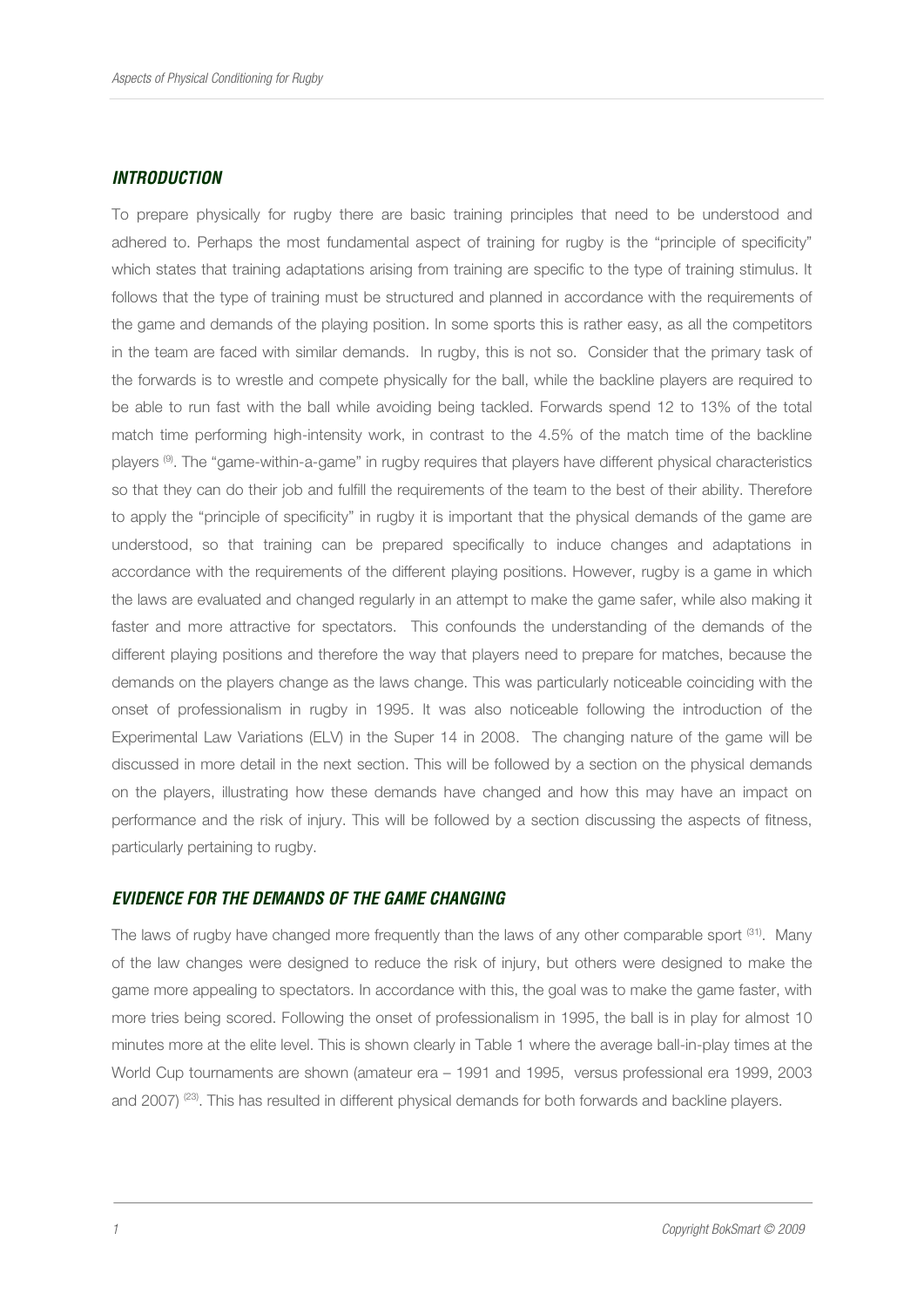|      | Time (min:s) | Era          |  |
|------|--------------|--------------|--|
| 1991 | 24:48        | Amateur      |  |
| 1995 | 26:43        | Amateur      |  |
| 1999 | 30:43        | professional |  |
| 2003 | 33:35        | Professional |  |
| 2007 | 35:12        | Professional |  |

*Table 1: Summary of average time of ball in play at the World Cup tournaments (1991-2007)* 

 While the changing laws may, according to some observers, make the game a better spectacle, this always has to be weighed up against the risk of injury. For example, during the 1993-1994 season, there was an injury episode every 3.4 matches compared to an injury episode every 2.0 matches in 1997-1998 (20) .

These changing demands require a refined development of the characteristics comprising the fitness profile of a player. For example, a summary of studies done over 10 years ago showed that the intensive efforts during a match lasted for five to 15 seconds with less than 40 seconds of recovery between each bout of match play (14;30). These data however may not accurately reflect the demands of the game at present. A survey of the earlier studies, particularly from a comparative perspective, can be a little confusing because there is no consistency in the variables measured, and the definitions used to describe the various activities. Furthermore, the published data have not always included the degree of measurement error. These factors limit the use of the already published data for comparative purposes.

Perhaps the best source of comparative data to illustrate how the game has changed is the data collected from the World Cup tournaments. As the data are collected by one body (the International Rugby Board, or IRB), it may be assumed that there is some degree of consistency in the data collection. Accordingly, using the data of the World Cup played in 1995 (last tournament in the amateur era) versus the most current World Cup (2007), it is clear that the changes in the game have been profound. These are summarised in Table 2<sup>(23)</sup>.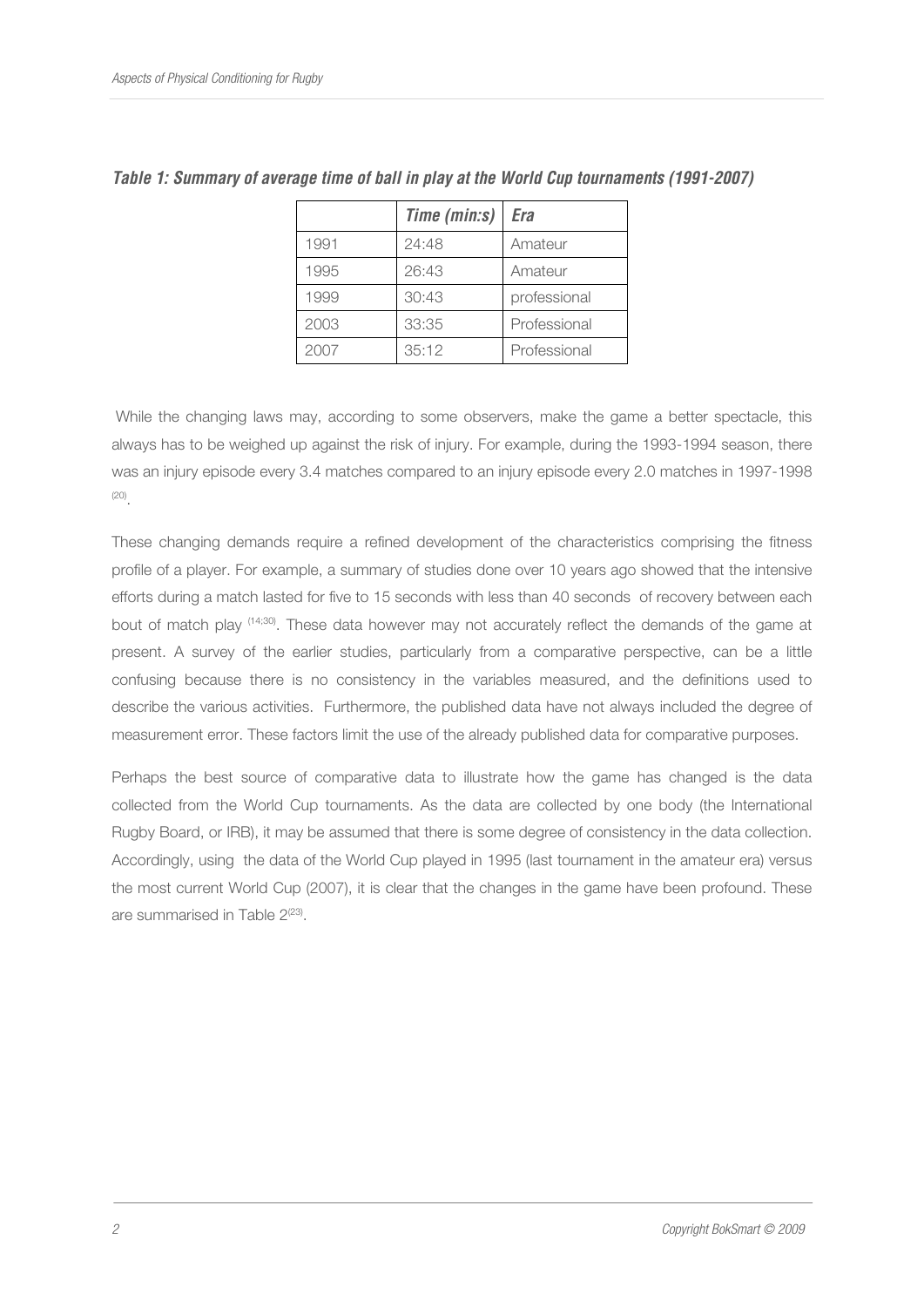|                  | 1995 | 2007 | Change (%)                |
|------------------|------|------|---------------------------|
| Ball-in-play (%) | 33   | 44   | 33个                       |
| Passes           | 179  | 224  | 25个                       |
| Rucks/mauls      | 69   | 144  | 107个                      |
| Kicks in play    | 75   | 56   | $25 \text{V}$             |
| Scrums           | 27   | 19   | $33 \n\downarrow$         |
| Lineouts         | 37   | 31   | $16\,\mathrm{\downarrow}$ |

| Table 2: Activities during the games at the 1995 (pre-professionalism) and 2007 World Cup |  |  |  |  |
|-------------------------------------------------------------------------------------------|--|--|--|--|
| tournaments                                                                               |  |  |  |  |

A study done in the 1970s predicted that players cover a total of 5.8 km during a match <sup>(29)</sup>. This can be compared to about 5.6 km covered by backline players (and in 19) and 4.2 km by forwards <sup>(10)</sup>. A more contemporary study on elite English players showed that backline players covered more distance than forwards (6.1 km vs. 5.6 km) during a match. This included more high-intensity running (448 m vs. 298 m; backline players vs. forwards). The forwards spend more time doing high-intensity activity (nine minutes) than the backline players (three minutes) <sup>(38)</sup>.

Another excellent source of data, which provides an example of how the game has changed, can be obtained from the study of the Bledisloe Cup (1972-2004), an annual competition between Australia and New Zealand (36). The video recordings of 26 matches were coded, with 17 of these matches being played before the start of professionalism and nine matches played after the transition. The ball-in-play time increased by about 20% during the study. This translated to five minutes and 54 seconds. This increase in playing time was ascribed to the decrease in the number of scrums and lineouts, which occurred as a result of a change in the laws. A summary of the average activities are shown in Table 3.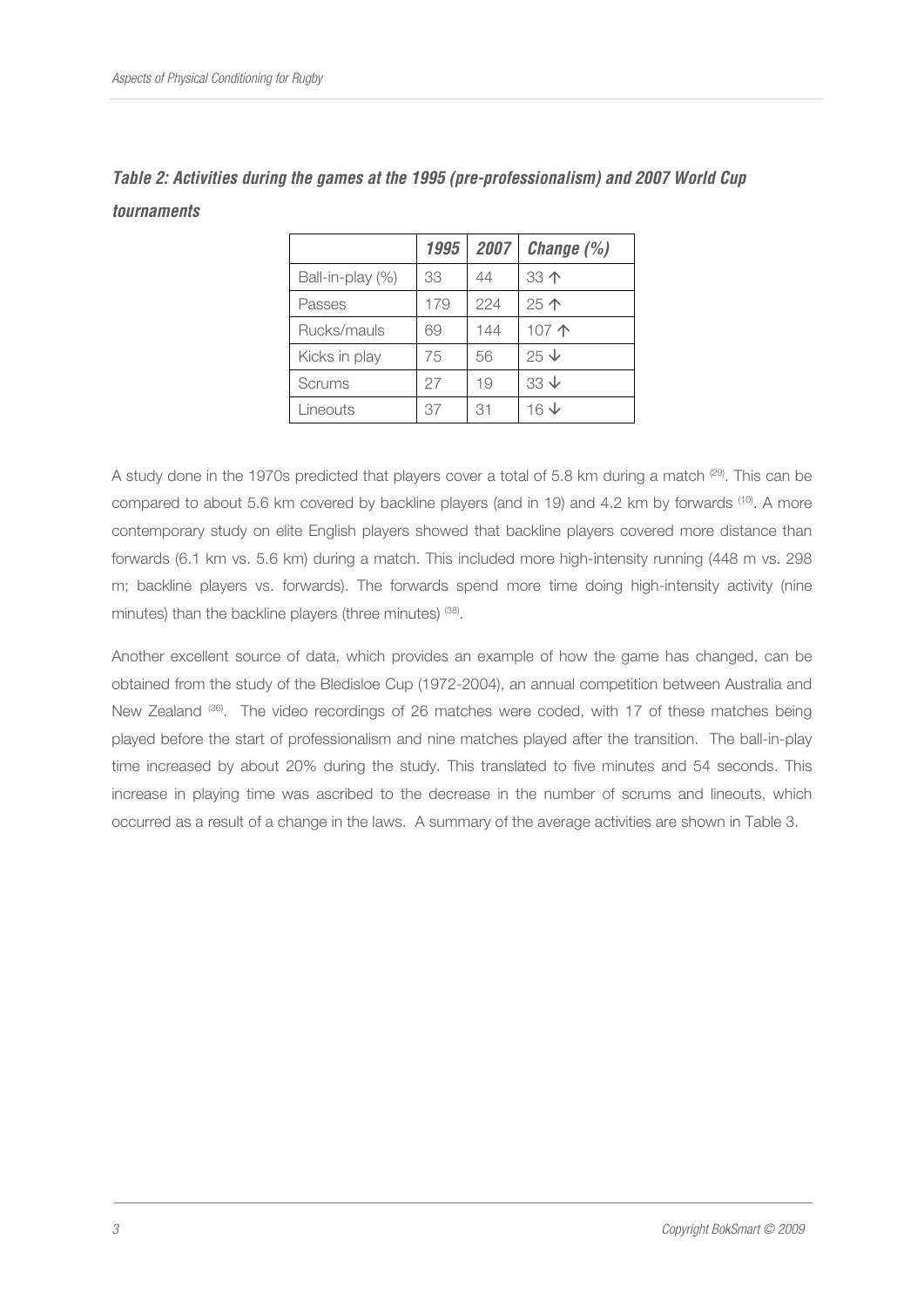|                   | Pre 1995     | <b>Post 1995</b> | <b>Magnitude of effects*</b> |
|-------------------|--------------|------------------|------------------------------|
| <b>Scrums</b>     | $33 \pm 7$   | $26 \pm 7$       | Unclear                      |
| Lineouts          | $39 \pm 6$   | $28 \pm 10$      | Moderate                     |
| <b>Rucks</b>      | $72 \pm 18$  | $178 \pm 27$     | Very large                   |
| <b>Mauls</b>      | $33 \pm 8$   | $22 + 9$         | Moderate                     |
| Passes            | $204 \pm 30$ | $247 \pm 32$     | Large                        |
| Kicks during play | $66 \pm 8$   | $46 \pm 13$      | Large                        |
| <b>Tackles</b>    | $160 \pm 32$ | $270 \pm 25$     | Very large                   |

*Table 3: Activities for the Bledisloe Cup matches played before 1995 (n = 17) compared to the matches played after the onset of professionalism (1995) (n = 9)*  $(36)$ 

\*data are interpreted using the magnitude of effects (1)

The study also reported that the dynamics during the scrum were different in the 1972 and 1974 matches. During this early era the front rows stood more direct and further apart. The loose forwards would often join the scrum coinciding with, or following, the engagement of the two front rows. From the 1980s the loose forwards bound and pushed before the opposing tight forwards bound. These changes clearly influenced the forces produced prior to contact of the two front rows.

The very large increase in the number of rucks and tackles during the game (pre vs. post 1995) results in a greater impact stress for each player, resulting in varying degrees of muscle damage. A study has shown that the clinical signs of muscle damage in rugby players are directly proportional to the number of tackles, either delivered or received (45). It is logical that these findings also apply to the impact stress, which occurs as a result of rucks and other forms of contact. Another point to consider regarding the increased physical contact is that most of the injuries that occur in rugby are associated with this aspect of play (3;37) .

Another study that can be used to describe the changing demands of the game compared characteristics of the game before and after the onset of professionalism <sup>(17)</sup>. The authors studied prerecorded matches from the Five and Six Nations Championships between 1988 and 2002. The ball was in play 27% of the time before professionalism (1995) compared to 32% of the time after. This represents a mean time difference of 4 minutes and 45 seconds of play. This study also showed that the frequency of rucks has significantly increased in the post-professional era, thereby giving rise to more phases of play.<sup>(17)</sup>.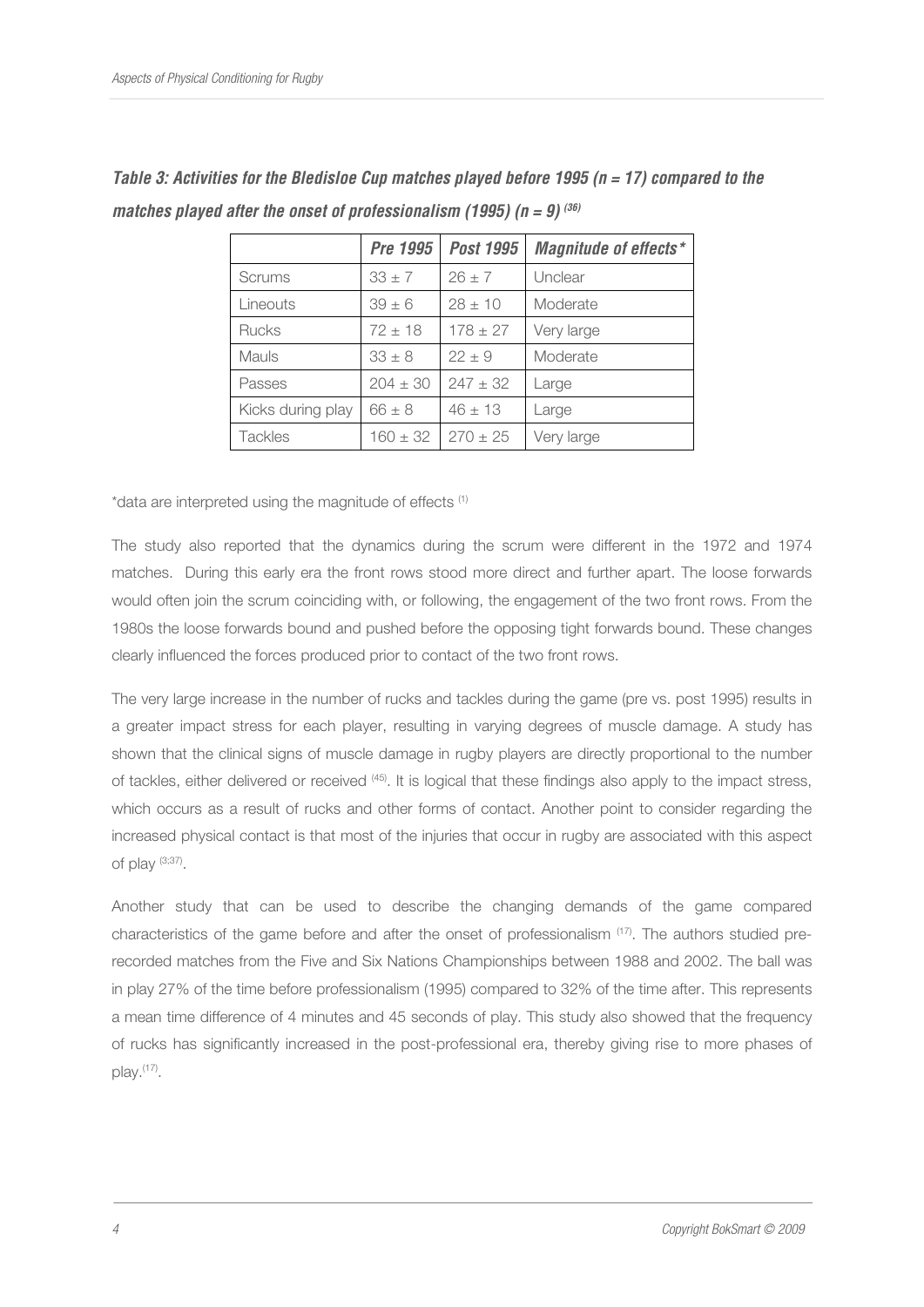Another study also showed that ball-in-play time increased significantly over a five-year period (1999- 2003) when 496 games were analysed in the Six Nations, Tri Nations, European Cup and Super 12 competitions (47). The authors concluded that the changes could be mainly attributed to the law changes that were implemented over this period.

Using the data of the 2003 and 2007 Rugby World Cup tournaments it may be concluded that when the game is defined by activity cycles (rucks, mauls, passes and kicks) there is some stability in the game, certainly at the elite level over this 4-year period (Table 4)  $(23)$ .

*Table 4: Summary of activity cycles per match (rucks, mauls, passes and kicks) at the 2003 and 2007 Rugby World Cup tournaments* 

|            | 2003 | 2007 |
|------------|------|------|
| Rucks/maul | 144  | 144  |
| Passes     | 241  | 224  |
| Kicks      | 52   | 56   |

The introduction of the experimental laws variations (ELVs) (2008) have made the game even faster, with the ball in being play for longer than before. The media have reported on elite players intentionally losing body mass prior to the start of the 2008 season in anticipation of the increased intensity of the game played under the proposed new laws. Although preliminary reports suggest that the players run further during a match, this needs to be confirmed with experimental data.

To summarise this section, it is clear that the changing laws have resulted in an increased pace of the game, longer duration of activity, and greater amounts of physical contact requiring strength and power. The game has also evolved to have an increased number of passes, tackles, rucks, tries and ball-in-play time. Overall, these changes have resulted in an increase in the pace of the game and also the amount of physical contact (36). The next section will show that players have become bigger and stronger, which adds another dimension to the physical demands of the game.

# *CHANGES IN THE PHYSICAL ATTRIBUTES OF RUGBY PLAYERS*

There are many studies which have examined the physical characteristics of elite  $\frac{(4;13;15)}{2}$ , amateur  $\frac{(28;34)}{2}$ , adolescent (10;11;34;35) and pre-adolescent rugby players (33). Collectively these studies show that there is a clear distinction between forward and backline players with respect to stature and body mass, and furthermore that average body mass is higher among players of greater proficiency <sup>(13)</sup>.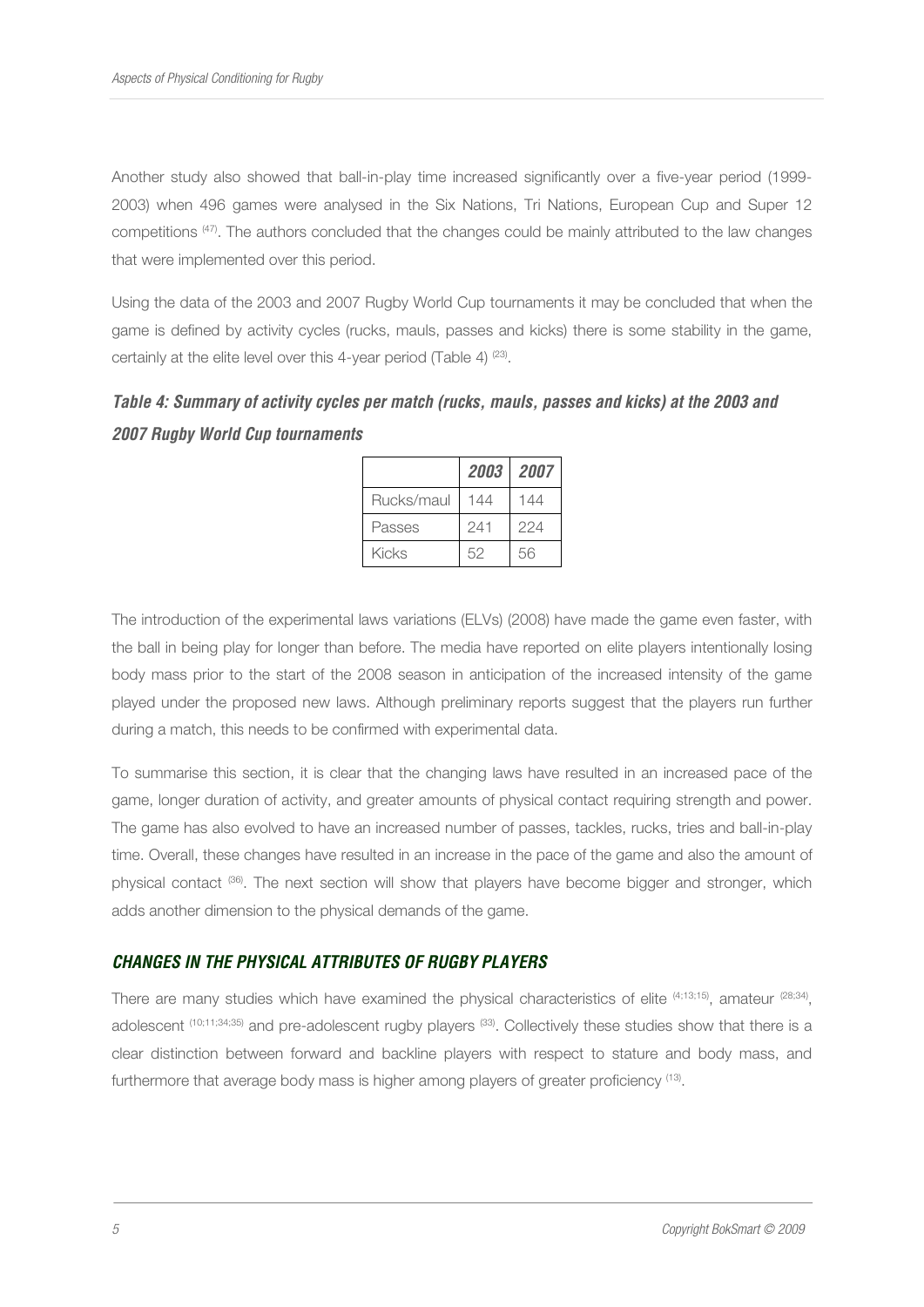There has been a significant change in the body mass of elite rugby players over the past 30 years, with the increase being greater than what would be expected for the normal upward trend in the population  $(32)$ . This pattern is also shown at the annual Craven Week schools tournament, where the average mass of the players has increased by almost 10 kg (6.6%) since 1968 (Table 5). This is in contrast to stature (Table 6), which has only increased by 1.7% during the same period (Lambert, Colquhoun, and Durandt, unpublished data). It is logical to assume that the accelerated increase in body mass over the past 30 years can be attributed to better knowledge and implementation of programmes involving nutrition, supplements and resistance training.

*Table 5: Average mass (kg) of the players at Craven Week. Data are shown as 95% confidence intervals around the mean.* 

|      | <b>Mean</b> | $95% -$ | $95% +$ | number |
|------|-------------|---------|---------|--------|
| 1968 | 76.9        | 76.0    | 77.8    | 359    |
| 1978 | 78.9        | 78.0    | 79.8    | 478    |
| 1988 | 81.1        | 80.3    | 81.9    | 578    |
| 1998 | 82.9        | 82.1    | 83.8    | 660    |
| 2007 | 85.0        | 83.7    | 86.4    | 346    |

*Table 6: Average stature (cm) of the players at Craven Week. Data are shown as 95% confidence intervals around the mean.* 

|      | Mean  | $95% -$ | $95% +$ | number |
|------|-------|---------|---------|--------|
| 1968 | 179.2 | 178.4   | 179.9   | 359    |
| 1978 | 180.8 | 180.1   | 181.5   | 478    |
| 1988 | 181.8 | 181.2   | 182.5   | 556    |
| 1998 | 182.0 | 181.4   | 182.6   | 658    |
| 2007 | 182.2 | 180.3   | 182.1   | 334    |

The Bledisloe study (1972 to 2004) discussed earlier also shows that forwards have become slightly shorter, whereas backline players have become taller. It may be speculated that the decrease in stature of the forwards coincides with the introduction of the law permitting lineout jumpers to be supported in the lineout <sup>(36)</sup>. This law allows good lifters to overcome slight disadvantages in the stature of the jumper. This law also introduced new requirements for successful lineout play, such as visual acuity, timing, and the ability to coordinate between the jumpers, lifters and hooker throwing in the ball. The body mass of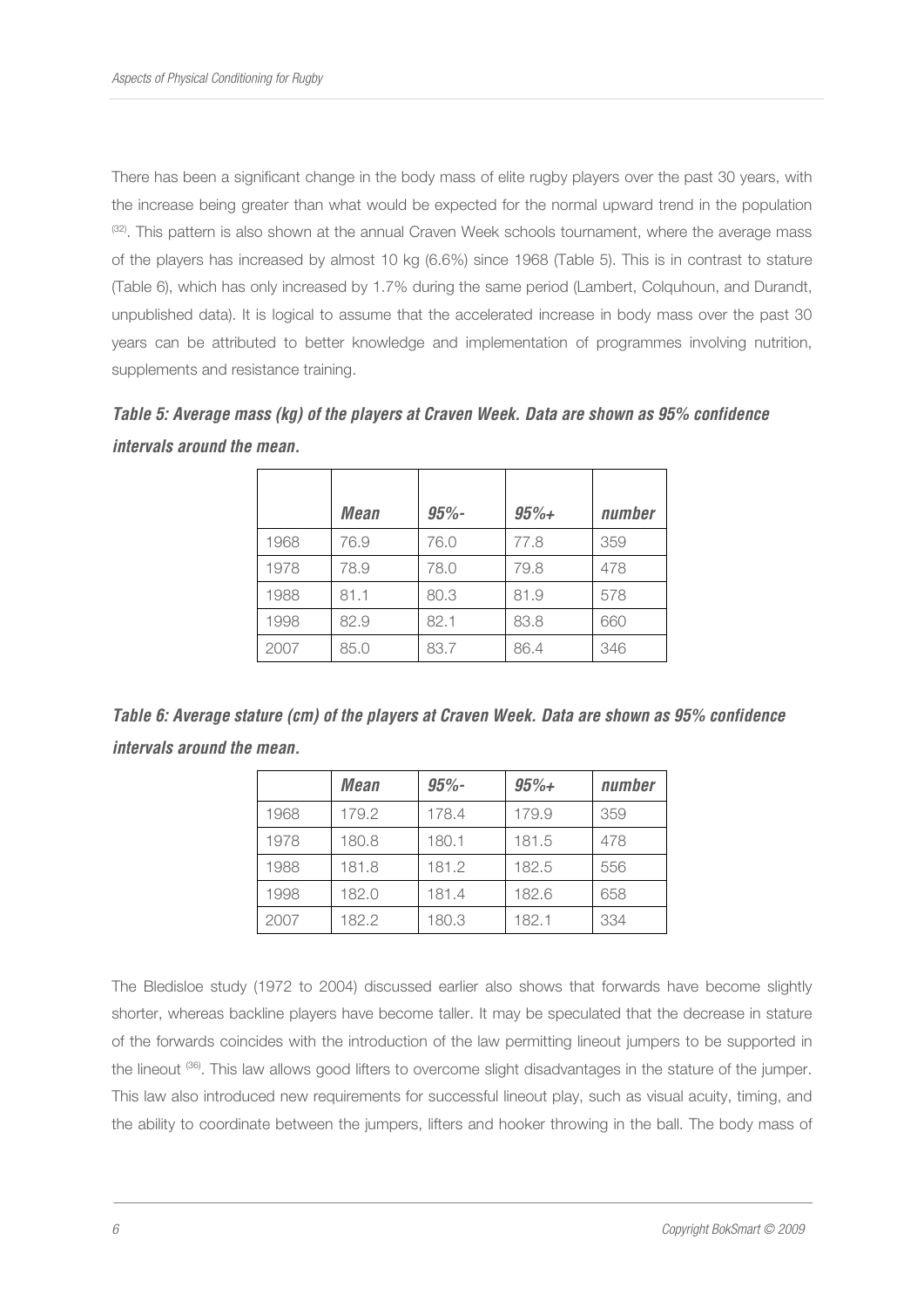both forwards and backline players increased significantly (7.1% and 12.3%; forward and backline players) during this study (36).

#### *THE ASPECTS OF PHYSICAL CONDITIONING FOR RUGBY*

A well conditioned rugby player needs to have attributes such as endurance, speed, agility, power, flexibility and sport-specific skill <sup>(13)</sup>. Coupled with these characteristics, rugby players competing at a high level also have to have certain morphological attributes depending on their playing position. Within a team these characteristics may vary considerably, making the sport of rugby unusual compared to other team sports, in which the players within a team are generally more similar in their characteristics. This variation also places unique challenges on the strength and conditioning trainer, particularly if the rules of the "specificity of training" are applied within each training session. For example, the physical demands of a prop forward are quite different to the demands of a scrumhalf and it is understandable that their training programmes need to be specifically adapted.

As discussed elsewhere, the reason for training is to induce physiological and morphological adaptations, which either are associated with an increased performance (through either increased muscle power, increased ability to resist fatigue or increased motor co-ordination) or with a reduction in the risk of injury. Although there is generally a positive relationship between training load and the physiological adaptations resulting in improvements in performance, the different aspects of fitness may adapt at different rates. Peak fitness for rugby is attained when there is synchrony between the fitness characteristics identified as being important for the demands of rugby. Whilst fitness will be compartmentalised in the following section for ease of discussion, it bears pointing out that all these aspects should be considered in context.

#### *Strength*

Muscle strength is defined as the ability to produce force. Whilst a minimal amount of strength is needed for normal daily activities, the demands of certain sports require well developed strength. In some sports, strength is needed just as a basic component of fitness, while in other sports (e.g. weightlifting) strength is the main outcome variable which determines success or failure in competition. Strength can be increased by systematic resistance training using either specially designed machines or free weights <sup>(44)</sup>. The manifestation of a player's strength depends on muscle morphology and the motor system <sup>(18)</sup>. Strength can be increased without any change in muscle size, but in these cases it is dependent on adaptations in the neural system  $(5)$ . Increases in strength are transferred to sporting performances in varying amounts. For example, a weight-training programme increased squat one-repetition maximum by 21% and this increase in strength was accompanied by improvements in vertical jump performance  $(21%)$  and sprinting speed  $(2.3%)$   $(48)$ .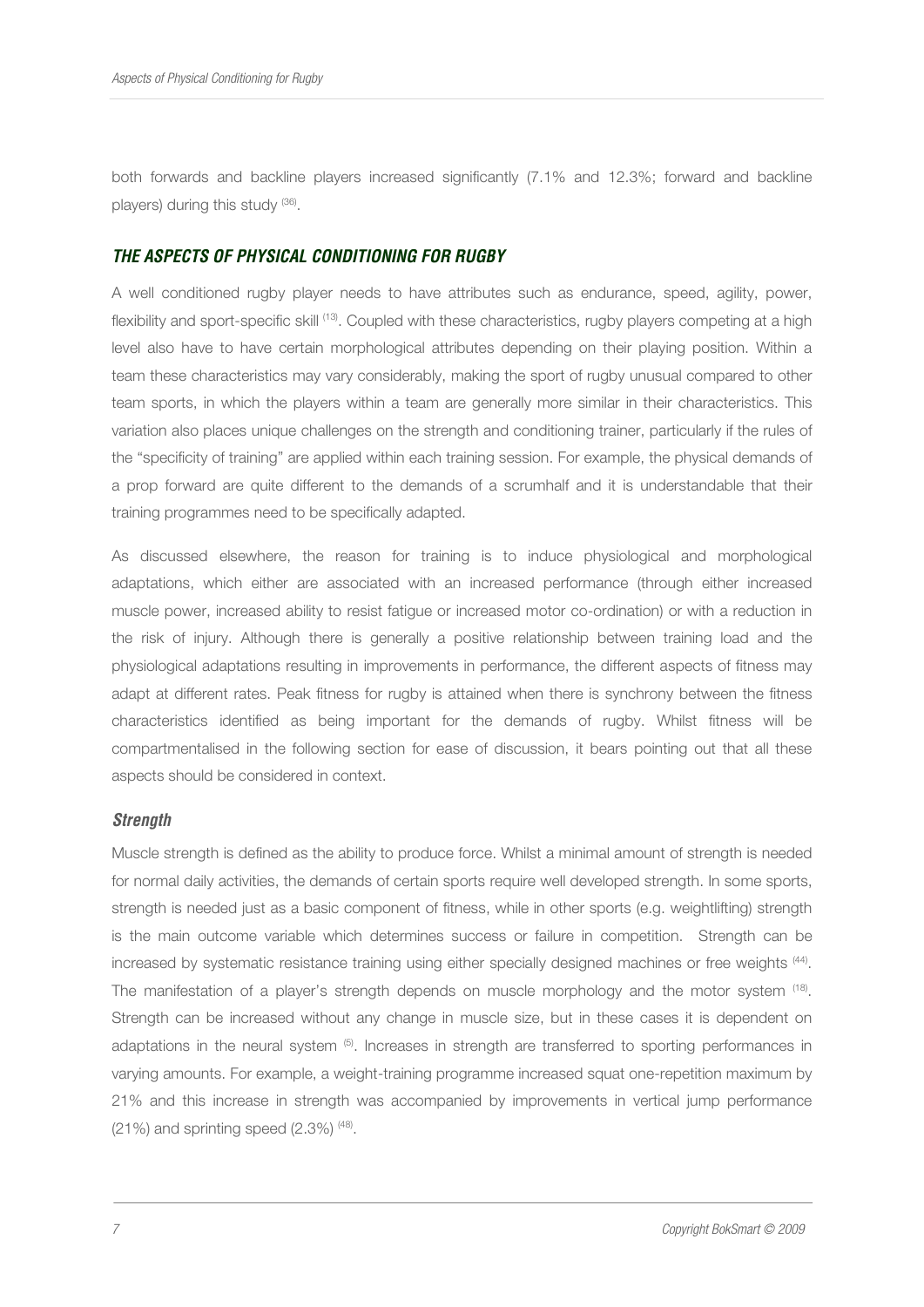Forwards, in particular, need strength and power for performance in the scrums, rucks and mauls. The forces produced during a vertical jump are related to forces produced during scrummaging <sup>(13)</sup>.

## *Power*

Muscle power, which is a function of the interaction between force of contraction and the speed of contraction, is associated with the explosiveness of the muscle. The relationship between force and speed of contraction and the subsequent point at which peak power occurs, varies between athletes  $(24)$ . For example, peak power occurs between 50% and 70% of the maximum weight which can be lifted for one repetition (1RM) for the squat and between 40% and 60% of 1RM for the bench press (43). A fundamental way of increasing muscle power is to increase maximal strength, particularly in untrained players<sup>(44)</sup>.

## *Speed*

Speed consists of a number of components  $(7,8)$ , all of which are independent qualities; namely acceleration speed, maximum speed and speed-endurance. Performance in the 10 m sprint is influenced by acceleration speed, while performance in the 40 m sprint is dependent on both acceleration speed and maximum speed (8). Speed can be improved by increasing a player's power to weight ratio. Plyometric training (i.e. countermovement jumps or loaded squat jumps) is effective for improving speed  $(7)$ , but the effectiveness of this depends on the state of training of the players.

Many of the short sprints in a rugby match do not produce the player's maximum speed, as it takes about 30 m to reach the maximum speed (16;46). Sprinting activities in rugby have to be considered bearing in mind changing of direction, methods of carrying the ball, and strategies to avoid contact with the opposition players (16). Attacking players often have to sprint while carrying a ball. This has the potential to reduce their arm drive, an important characteristic of sprinting. A study has shown that players can sprint fastest without the ball, while running with the ball under one arm is slower and running with the ball in both hands is the slowest (46). The negative effect of slowing down while holding the ball in both hands, has to be weighed up against the advantages of being able to distribute the ball more efficiently when the need arises. All these aspects need to be considered during training and it is not only the player who can run fastest in a straight line who will have fully developed their sprinting advantage.

On average, forwards perform 13  $\pm$  6 sprints per game, compared to be backline players (24  $\pm$  7) <sup>(16)</sup>. The mean duration of sprints during a match for forwards was  $2.5 \pm 1.6$  seconds compared to the 3.1  $\pm$ 1.6 seconds of the backline players. Seventy eight % of all the sprints during a match involved a change of direction (16). It has been recommended that during training and conditioning, players should accelerate from both standing and moving starts, reaching speeds in excess of 90% of the peak running speed <sup>(16)</sup>.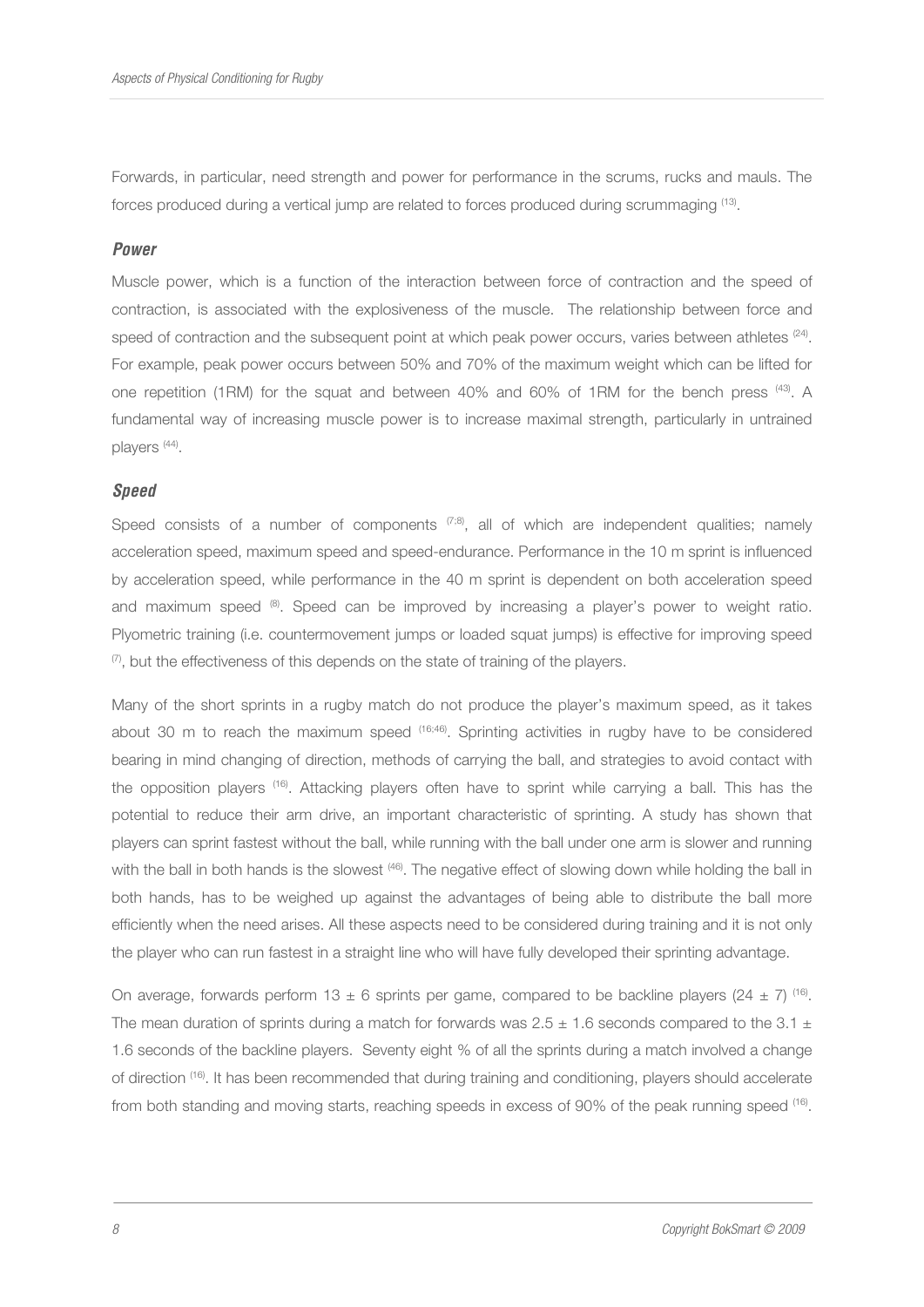Lastly, track sprinting technique training is not ideal for rugby as this neglects the need of the players to change direction, carry a ball and prepare for contact <sup>(39)</sup>.

## *Acceleration*

As many of the sprints in a rugby match are shorter than the distance required to reach maximum speed, the ability to accelerate and cover short distances then becomes an important characteristic which distinguishes the proficiency levels of players. Acceleration into the contact zone, and running off a straight line have been identified as important characteristics of an effective ball-carrying performance (39;40). Both these factors increase the unpredictability of the contact situation, putting more emphasis on the decision-making ability of the defender, and increasing the chance of an incorrect decision by the defender (40).

## *Muscle endurance*

Muscle endurance is dependent on the muscle being able to contract repetitively without developing fatigue. A combination of muscle strength, metabolic characteristics and local circulation in the muscle influence the endurance characteristics. Several tests have been developed to measure muscle endurance. A feature of these tests is that they all monitor the ability of a specific muscle, or group of muscles, to contract repetitively. Examples of these tests are the number of push-ups and abdominal curls in a minute (21;41). These tests lack specificity and do not differentiate the proficiency level of rugby players (13).

# *Repeat sprint*

The ability to resist fatigue after repeated short-duration, high-intensity sprints is a fitness characteristic which is important for team sports such as soccer, rugby, football, basketball and netball, to name a few. Repeat sprint performance, and by implication fatigue resistance during intermittent, short-duration, highintensity activities, can be improved by decreasing body mass, specifically body fat, and by increasing strength and muscular endurance, providing this does not result in an increase in body mass <sup>(12)</sup>. Training which results in improvements in agility and/or aerobic power may also improve the ability to resist fatigue during repeat sprint activities (12). A field test has been developed to measure this component of fitness (2) .

# *Motor co-ordination (skill)*

Apart from the physical characteristics associated with success in rugby, performance also depends on skill, which is the combined interaction of agility, balance, co-ordination, power, speed and reaction time. Another aspect of skill which is difficult to define or measure is the ability of a player to make a strategic decision very quickly and with accuracy. The accuracy of this decision-making contributes to the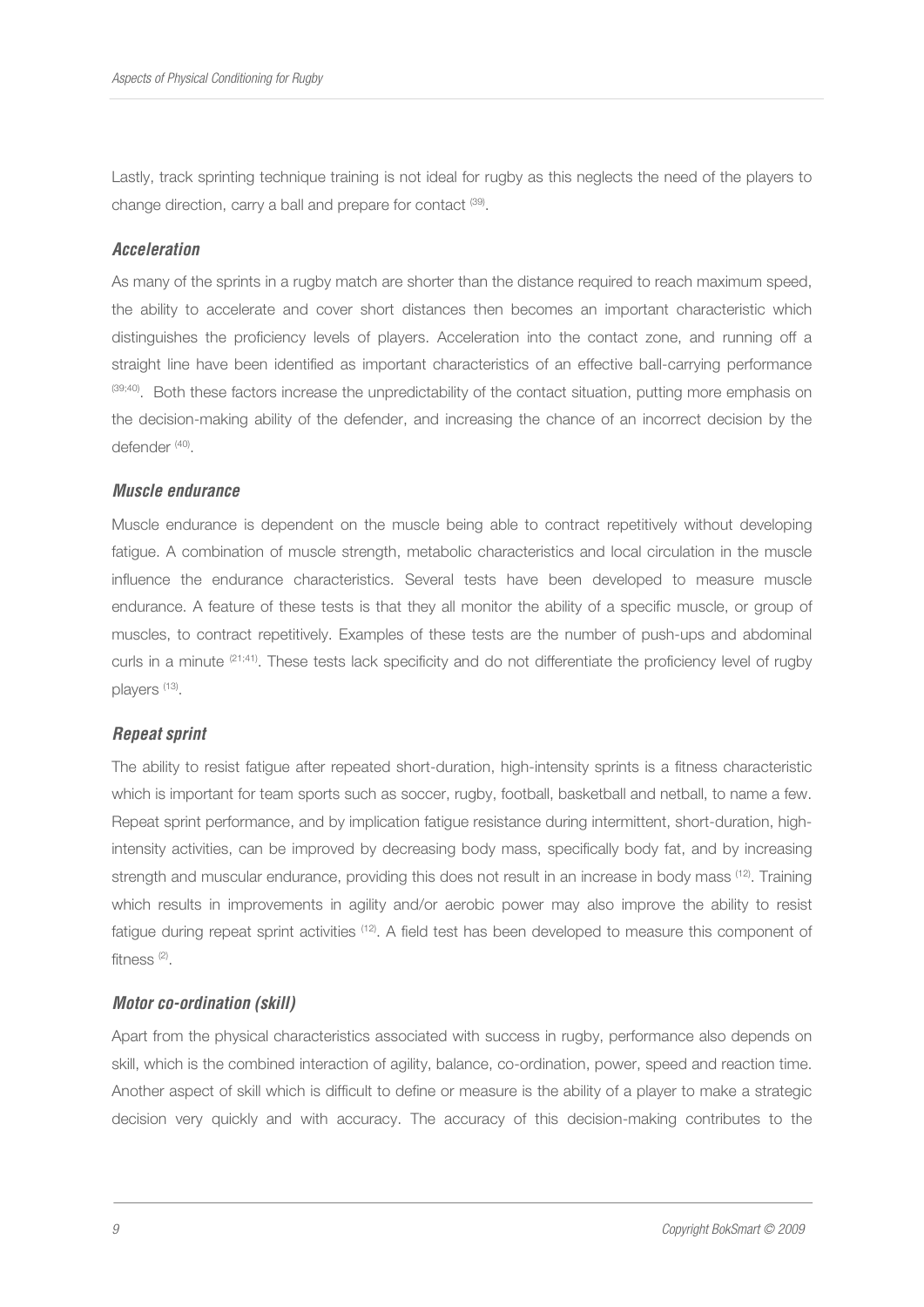success of the team. There are examples of players who seem gifted and on most occasions make the correct decision during matches, compared to their less "talented" team mates. Whilst motor coordination can be trained, the superior decision-making ability that some players have, and which make them appear more skilled, is probably an intrinsic characteristic rather than being a characteristic acquired by training.

#### *Flexibility*

Flexibility represents the range of motion specific to a joint. Flexibility can be dynamic or static. Dynamic flexibility involves the range of motion during movement of muscles around a joint whereas static flexibility defines the degree to which a joint can be passively moved through its full range of motion. Changes in flexibility occur after stretching exercises. Flexibility training is used in the warm-up before training or competition <sup>(42)</sup> and also with the goal of preventing injuries. Although there is theoretical evidence to support the positive link between stretching and lowered risk of musculoskeletal injuries during exercise, the clinical evidence is not so strong <sup>(22)</sup>. Specific joint angle can be measured, as a marker of flexibility for various joints, with a goniometer, or a Leighton flexometer  $^{(26)}$ . A sit-and-reach field test has also been developed to measure the range of motion of the lower back and hamstring muscles.

#### *Cardiovascular fitness*

Cardiovascular fitness, also referred to as cardiovascular endurance or aerobic fitness, refers to the collective ability of the cardiovascular system to adjust to the physiological stress of exercise. Cardiovascular fitness is usually measured in the laboratory during a high-intensity exercise test to exhaustion with a mode of exercise which recruits a large muscle mass and with rhythmic muscle contractions (e.g. cycling, running, rowing). A feature of the test it that it should have a progressively increasing intensity, which continues until the player is exhausted. Oxygen consumption and carbon dioxide produced are measured continuously during the test. The oxygen consumption coinciding with exhaustion is called the maximum oxygen consumption (VO2max). An athlete who excels in an endurance sport generally has a high VO2max. Although endurance training increases the VO2max, and by implication the cardiovascular fitness, the increases are generally moderate (about 15%) <sup>(49)</sup> and are dependent on the level of fitness of the person at the start of the training programme.

A 20 m shuttle test has also been developed to predict cardiovascular fitness in a field setting <sup>(25)</sup>. In this field test, athletes run backwards and forwards between two beacons 20 m apart, maintaining a prescribed pace that gets faster and faster until the athlete is unable to maintain the pace. The stage coinciding with fatigue is directly proportional to VO2max. Although VO2max is not regarded as an important measure in rugby players, studies have shown that forwards have values ranging from 44 to 55 mlO2-1kg-1min-1 whereas backline players range from 47 to 60 mlO2-1kg-1min-1 <sup>(13)</sup>.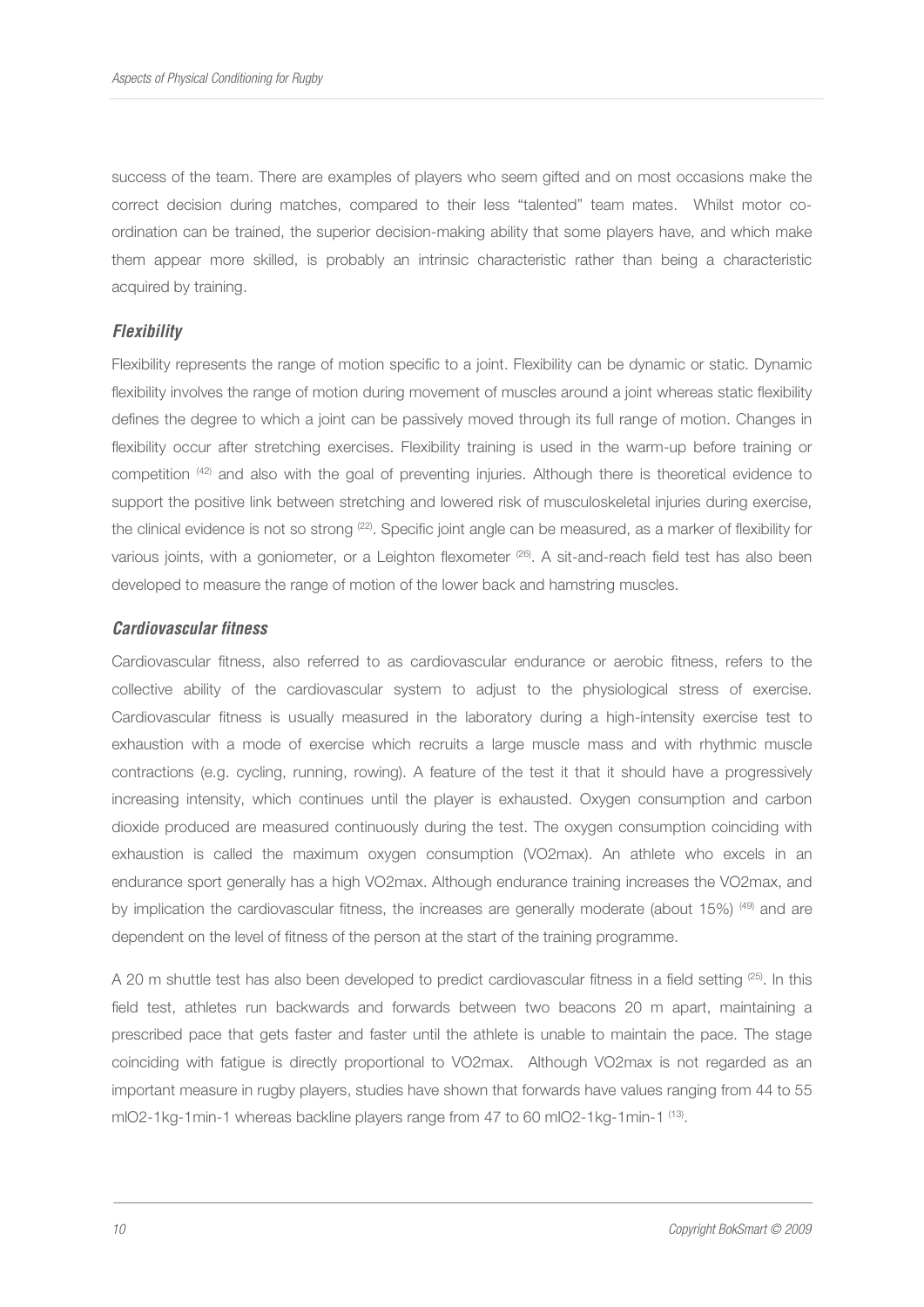#### *Body composition*

Body composition is defined by the proportions of fat, muscle and bone. Fat occurs beneath the skin and around the internal organs and is also found within tissue such as bone and muscle. Fat can be divided into non-essential and essential compartments. Fat tissue insulates and protects organs and is a storage form of energy and substrates for metabolism. Fat mass may vary from about 6 to 40% of body mass. Endurance athletes who perform at a high level have low levels of fat. Sumo wrestlers are examples of elite athletes who have a high fat content. Many sports have weight categories (e.g. boxing, judo, wrestling), and therefore the manipulation of body mass, in particular fat mass, becomes an important part of these athletes' preparation for competition (19). The body fat of elite rugby players ranges from about 8 to 17% <sup>(13)</sup>. Forwards generally have a greater percentage of body fat than backline players, and it might also be said that as the proficiency level increases, the average percentage of body fat decreases (13). Body fat does not contribute to the generation of muscle power, and therefore excessive amounts of body fat will detract from sprinting ability.

Muscle mass can vary from about 40% (anorexic person) to 65% of body mass (e.g. a bodybuilder with hypertrophied muscle) (27). The main function of muscle, from a sport and exercise perspective, is to contract and generate force. Depending on the sport and the type of training, some muscle is adapted to contract several thousand times per training session without developing fatigue (e.g. endurance activity), whereas other muscle is adapted to generate high levels of power with only a few contractions (e.g. powerlifting, shot-put, weightlifting). This type of muscle fatigues rapidly.

Bone is a specialised type of connective tissue which is also dynamic and responds to stimuli by changing its shape and density, albeit at a much slower rate than fat and muscle tissue (6). Bone mass varies from 10 – 20% of total body mass.

## *SUMMARY*

An important aspect of physical conditioning for rugby is the characteristic of "match fitness". This is the specific fitness acquired from playing matches on a regular basis and becoming adapted to contact. Whilst the physiological demands of matches can be simulated during practice, there are subtle aspects of playing a match that cannot be simulated in practice. These difficult-to-measure characteristics can only be developed from playing. There are no data, other than the experience of coaches and players, which defines how much contact a player needs to have before he is "match fit". This is an important question, as it has important spin-offs on performance and also for the risk of injury. As will be explained in the section on overtraining, there is a fine line between getting sufficient "game time" to develop "match fitness", and playing too much with insufficient time for recovery and regeneration. Another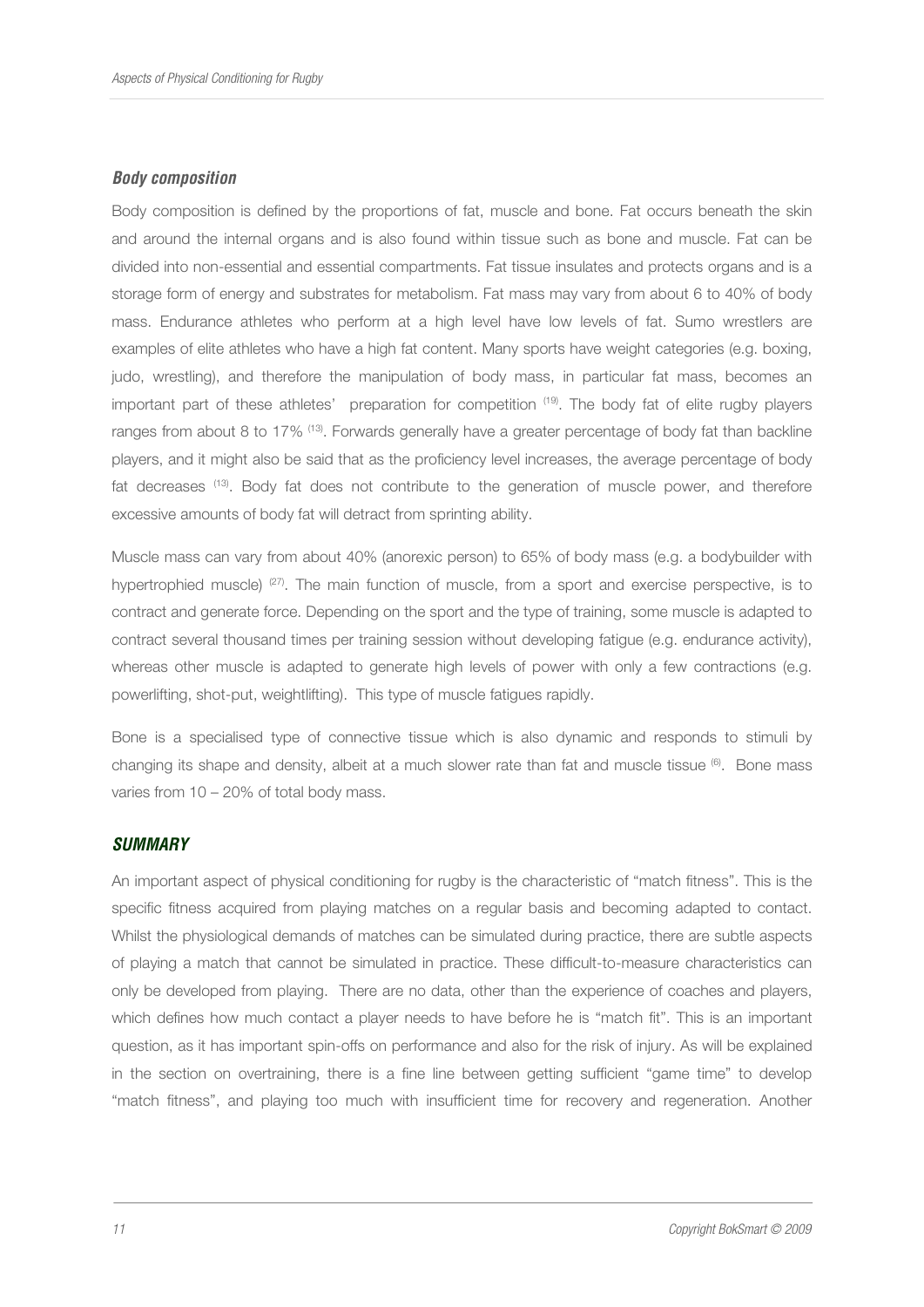consideration for developing "match fitness" is that the risk of injury is always high during a match compared to a practice.

# *AUTHOR'S BIOGRAPHY*

Mike Lambert is an Associate Professor in the MRC/UCT Research Unit for Exercise Science and Sports Medicine, Sports Science Institute of South Africa, and the Editor-in-Chief of the South African Journal of Sports Medicine.

# *REFERENCE LIST*

- 1. BATTERHAM, A.M., AND HOPKINS, W.G. Making meaningful inferences about magnitudes. Sportscience 9:6-13. 2005
- 2. BODDINGTON, M.K., LAMBERT, M.I., ST CLAIR GIBSON, A., AND NOAKES, T.D. Reliability of a 5-m multiple shuttle test. J Sports Sci 19:223-228. 2001
- 3. BROOKS, J.H., FULLER, C.W., KEMP, S.P., AND REDDIN, D.B. A prospective study of injuries and training amongst the England 2003 Rugby World Cup squad. Br J Sports Med 39:288-293. 2005
- 4. CARLSON, B.R., CARTER, J.E., PATTERSON, P., PETTI, K., ORFANOS, S.M., AND NOFFAL, G.J. Physique and motor performance characteristics of US national rugby players. J Sports Sci 12:403-412. 1994
- 5. CARROLL, T.J., RIEK, S., AND CARSON, R.G. Neural adaptations to resistance training: implications for movement control. Sports Med 31:829-840. 2001
- 6. CHILIBECK, P.D., SALE, D.G., AND WEBBER, C.E. Exercise and bone mineral density. Sports Med 19:103-122. 1995
- 7. CRONIN, J.B., AND HANSEN, K.T. Strength and power predictors of sports speed. J Strength Cond Res 19:349-357. 2005
- 8. DELECLUSE, C., VAN COPPENOLLE, H., WILLEMS, E., VAN LEEMPUTTE, M., DIELS, R., AND GORIS, M. Influence of high-resistance and high-velocity training on sprint performance. Med Sci Sports Exerc 27:1203-1209. 1995
- 9. DEUTSCH, M.U., KEARNEY, G.A., AND REHRER, N.J. Time motion analysis of professional rugby union players during match-play. J Sports Sci 25:461-472. 2007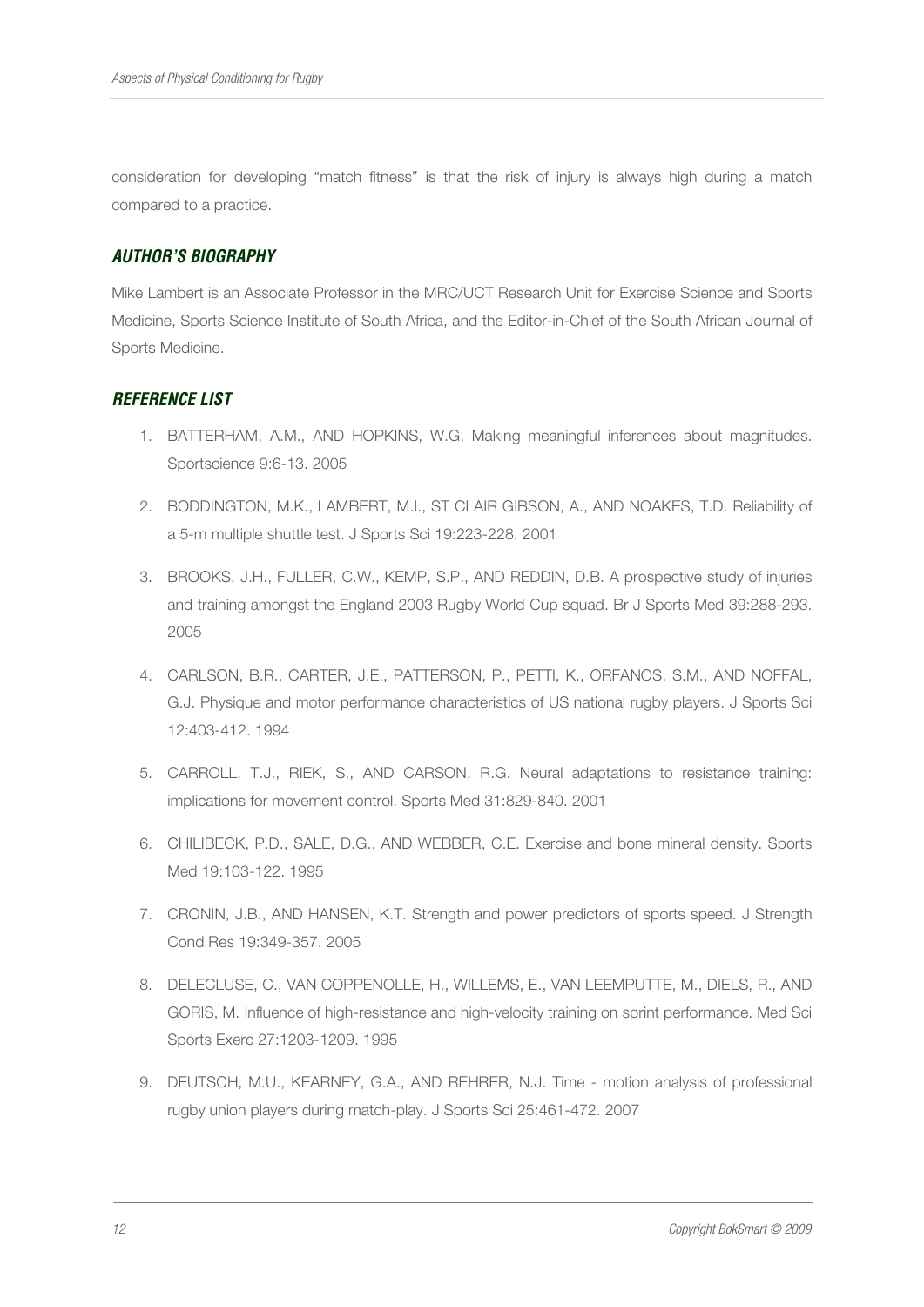- 10. DEUTSCH, M.U., MAW, G.J., JENKINS, D., AND REABURN, P. Heart rate, blood lactate and kinematic data of elite colts (under-19) rugby union players during competition. J Sports Sci 16:561-570. 1998
- 11. DURANDT, J., DU TOIT, S., BORRESEN, J., HEW-BUTLER, T., MASIMLA, H., JAKOET, I., AND LAMBERT, M.I. Fitness and body composition profiling of elite 16 and 18 year South African rugby union players. S A J Sports Med 18:38-45. 2006
- 12. DURANDT, J., TEE, J.C., PRIM, S.K., AND LAMBERT, M.I. Physical fitness components associated with performance in a multiple sprint test. International Journal of Sports Physiology and Performance 1:78-88. 2006
- 13. DUTHIE, G., PYNE, D., AND HOOPER, S. Applied physiology and game analysis of rugby union. Sports Med 33:973-991. 2003
- 14. DUTHIE, G., PYNE, D., AND HOOPER, S. Time motion analysis of 2001 and 2002 super 12 rugby. J Sports Sci 23:523-530. 2005
- 15. DUTHIE, G.M., PYNE, D.B., HOPKINS, W.G., LIVINGSTONE, S., AND HOOPER, S.L. Anthropometry profiles of elite rugby players: quantifying changes in lean mass. Br J Sports Med 40:202-207. 2006
- 16. DUTHIE, G.M., PYNE, D.B., MARSH, D.J., AND HOOPER, S.L. Sprint patterns in rugby union players during competition. J Strength Cond Res 20:208-214. 2006
- 17. EAVES, S., AND HUGHES, M. Patterns of play of international rugby union teams before and after the introduction of professional status. International Journal of Performance Analysis in Sport 3:103-111. 2003
- 18. ENOKA, R.M. Muscle strength and its development. New perspectives. Sports Med 6:146-168. 1988
- 19. FLECK, S.J. Body composition of elite American athletes. Am J Sports Med 11:398-403. 1983
- 20. GARRAWAY, W.M., LEE, A.J., HUTTON, S.J., RUSSELL, E.B., AND MACLEOD, D.A. Impact of professionalism on injuries in rugby union. Br J Sports Med 34:348-351. 2000
- 21. GETCHELL, B. Physical Fitness: A Way of Life. MacMillan Publishing Co, 1985.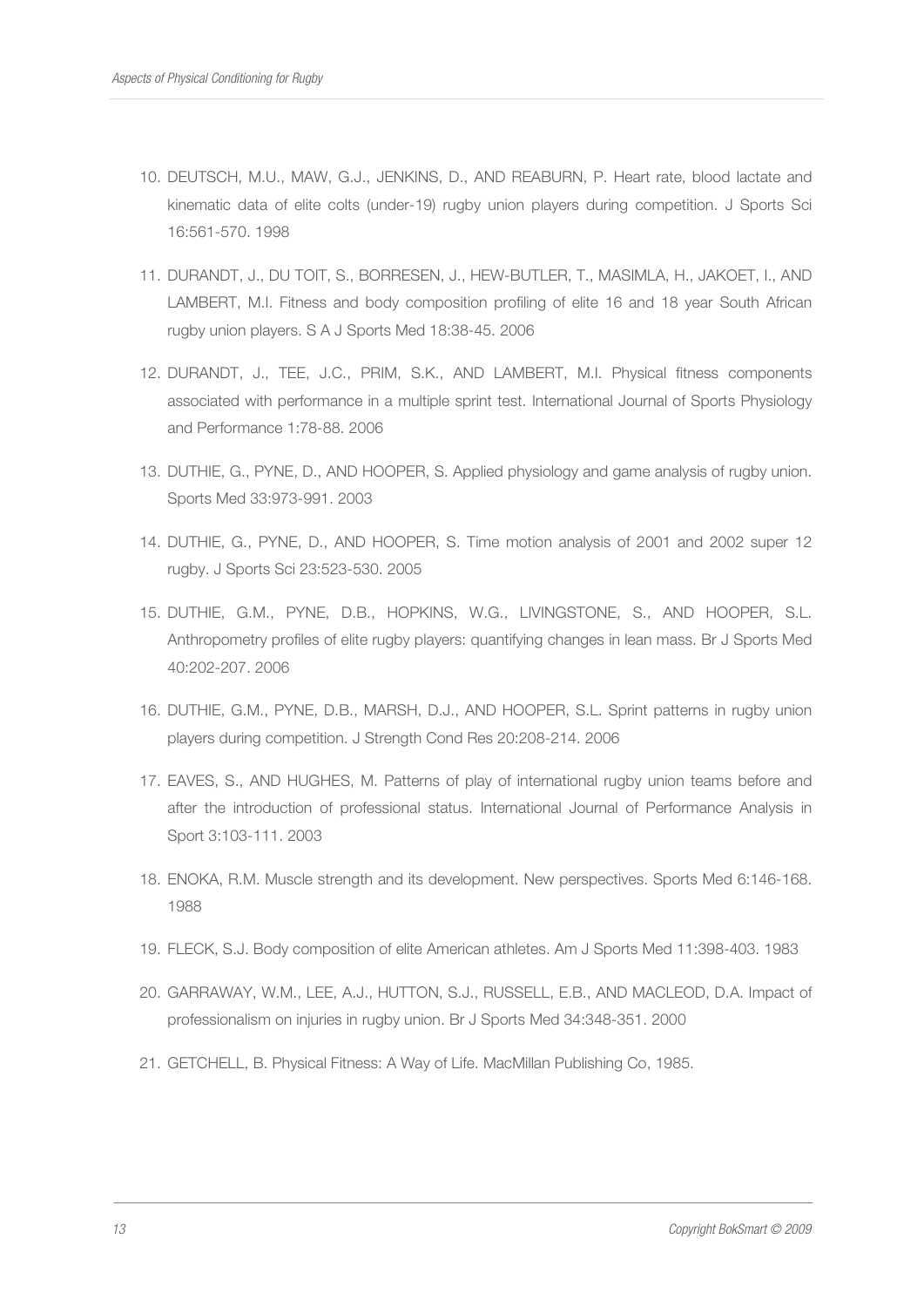- 22. GLEIM, G.W., AND MCHUGH, M.P. Flexibility and its effects on sports injury and performance. Sports Med 24:289-299. 1997
- 23. IRB. Rugby World Cup 2007 France Statistical Review and Match Analysis. International Rugby Board1-78. 2007
- 24. JENNINGS, C.L., VILJOEN, W., DURANDT, J., AND LAMBERT, M.I. The reliability of the FitroDyne as a measure of muscle power. J Strength Cond Res 19:859-863. 2005
- 25. LEGER, L.A., AND LAMBERT, J. A maximal multistage 20-m shuttle run test to predict VO2 max. Eur J Appl Physiol 49:1-12. 1982
- 26. LEIGHTON, J.R. The Leighton flexometer and flexibility test. J Assoc Phys Ment Rehabil 20:86- 93. 1966
- 27. MARTIN, A.D., SPENST, L.F., DRINKWATER, D.T., AND CLARYS, J.P. Anthropometric estimation of muscle mass in men. Med Sci Sports Exerc 22:729-733. 1990
- 28. MAUD, P.J. Physiological and anthropometric parameters that describe a rugby union team. Br J Sports Med 17:16-23. 1983
- 29. MORTON, A.R. Applying physiological principles to rugby training. Sports Coach 2:4-9. 1978
- 30. NICHOLAS, C.W. Anthropometric and physiological characteristics of rugby union football players. Sports Med 23:375-396. 1997
- 31. NOAKES, T., AND DU PLESSIS, M. Rugby without risk. J.L. van Schaik, 1996.
- 32. OLDS, T. The evolution of physique in male rugby union players in the twentieth century. J Sports Sci 19:253-262. 2001
- 33. PIENAAR, A.E., SPAMER, M.J., AND STEYN, H.S., JR. Identifying and developing rugby talent among 10-year-old boys: a practical model. J Sports Sci 16:691-699. 1998
- 34. QUARRIE, K.L., HANDCOCK, P., TOOMEY, M.J., AND WALLER, A.E. The New Zealand rugby injury and performance project. IV. Anthropometric and physical performance comparisons between positional categories of senior A rugby players. Br J Sports Med 30:53-56. 1996
- 35. QUARRIE, K.L., HANDCOCK, P., WALLER, A.E., CHALMERS, D.J., TOOMEY, M.J., AND WILSON, B.D. The New Zealand rugby injury and performance project. III. Anthropometric and physical performance characteristics of players. Br J Sports Med 29:263-270. 1995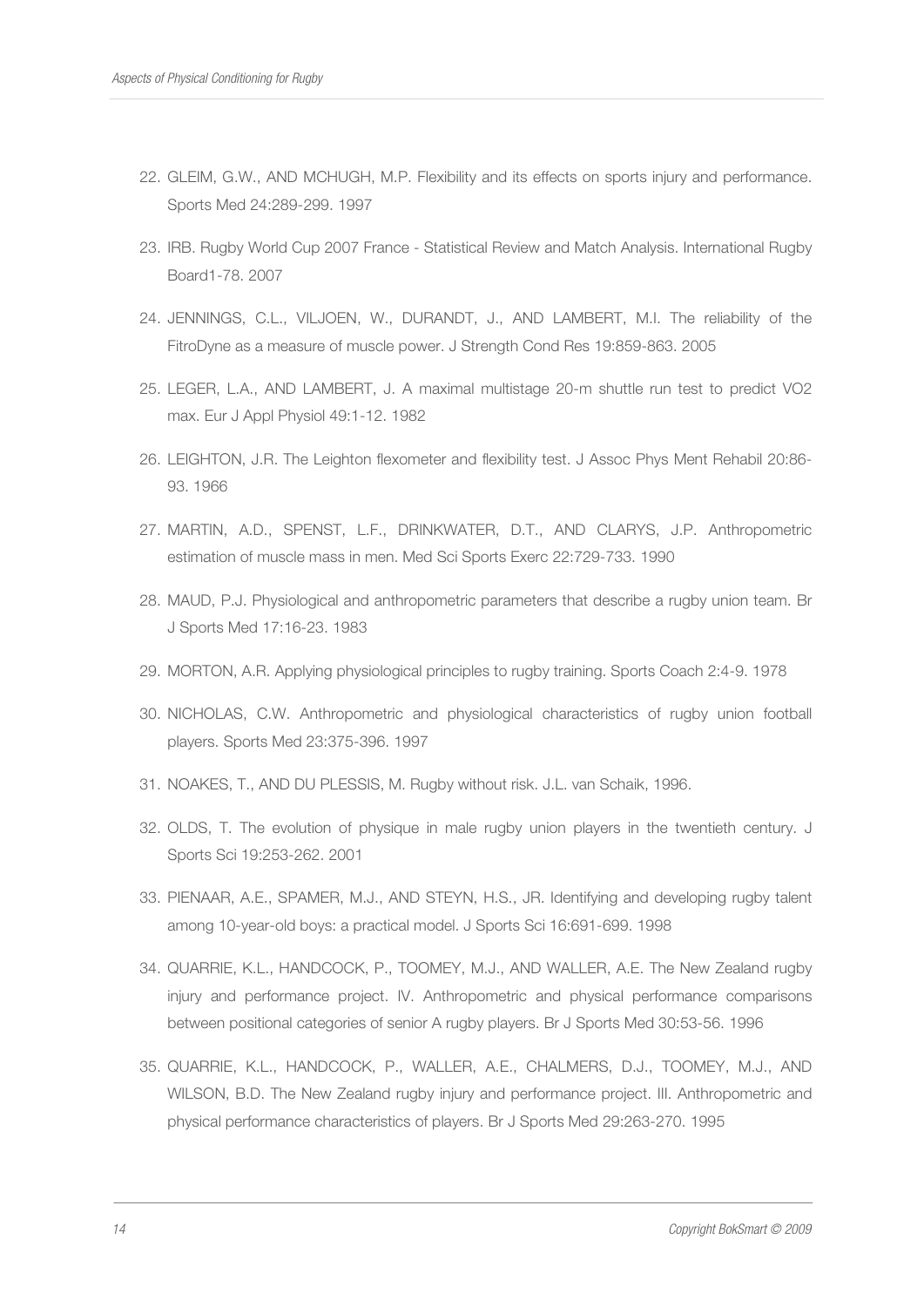- 36. QUARRIE, K.L., AND HOPKINS, W.G. Changes in player characteristics and match activities in Bledisloe Cup rugby union from 1972 to 2004. J Sports Sci 25:895-903. 2007
- 37. QUARRIE, K.L., AND HOPKINS, W.G. Tackle injuries in professional rugby union. Am J Sports Med 2008
- 38. ROBERTS, S.P., TREWARTHA, G., HIGGITT, R.J., EL ABD, J., AND STOKES, K.A. The physical demands of elite English rugby union. J Sports Sci 26:825-833. 2008
- 39. SAYERS, M. Development of an offensive evasion model for the training of high performance rugby players. Journal of Sports Science and Medicine 6 (supplement 10):99-102. 2007
- 40. SAYERS, M., AND WASHINGTON-KING, J. Characteristics of effective ball carries in Super 12 rugby. International Journal of Performance Analysis in Sport 5:92-106. 2005
- 41. SEMENICK, D.M. Testing protocols and procedures. In: Essentials of Strength Training and Conditioning. T.R.Baechle, editor. Champaign, IL: Human Kinetics, 1994. pp. 258-273.
- 42. SHELLOCK, F.G., AND PRENTICE, W.E. Warming-up and stretching for improved physical performance and prevention of sports-related injuries. Sports Med 2:267-278. 1985
- 43. SIEGEL, J.A., GILDERS, R.M., STARON, R.S., AND HAGERMAN, F.C. Human muscle power output during upper- and lower-body exercises. J Strength Cond Res 16:173-178. 2002
- 44. STONE, M.H., COLLINS, D., PLISK, S., HAFF, G., AND STONE, M.E. Training Principles: Evaluation of modes and methods of resistance training. Strength and Conditioning Journal 22:65-76. 2000
- 45. TAKARADA, Y. Evaluation of muscle damage after a rugby match with special reference to tackle plays. Br J Sports Med 37:416-419. 2003
- 46. WALSH, M., YOUNG, B., HILL, B., KITTREDGE, K., AND HORN, T. The effect of ball-carrying technique and experience on sprinting in rugby union. J Sports Sci 25:185-192. 2007
- 47. WILLIAMS, J., HUGHES, M., AND O'DONOGHUE, P. The effect of rule changes on match and ball in play time in rugby union. International Journal of Performance Analysis in Sport 5:1-11. 2005
- 48. YOUNG, W.B. Transfer of strength and power to training to sports performance. International Journal of Sports Physiology and Performance 1:74-83. 2006